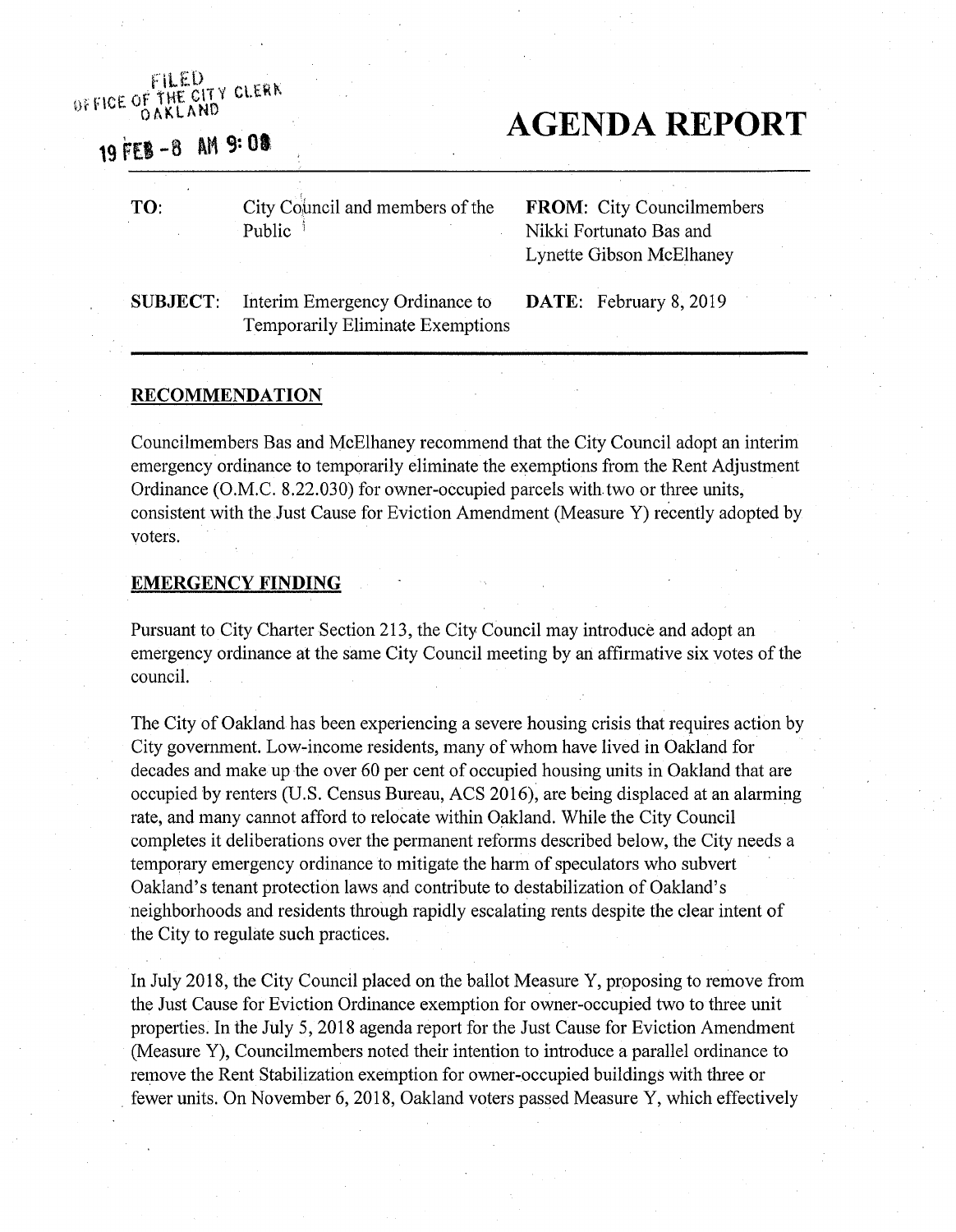#### Councilmember Nikki Fortunato Bas

Subject: Interim Emergency Ordinance to Temporarily Eliminate Exemptions

eliminated the exemption for Just Cause for owner-occupied parcels with two or three units. At the January 29, 2019 public meeting of the Community  $\&$  Economic Development Committee, the Committee forwarded legislation to the full council that would remove the exemptions from the Rent Adjustment Ordinance and the Tenant Protection Ordinance (TPO) for owner-occupied parcels with two or three units, consistent with the Just Cause for Eviction Amendment (Measure Y) adopted by voters. The legislation was introduced at the City Council meeting on February 5 but was put over to the next Council meeting upon advice from the City Attorney and not acted upon by Council. The legislation is scheduled to be before the City Council on February 26 and would then likely be adopted on second reading at the subsequent Council meeting on March 12. The effective date will be even later if the City Council deliberates the legislation past the March 12 Council meeting.

Ifthe City Council does not enact an interim emergency ordinance implementing temporary rent stabilization measures, in the time before a non-emergency ordinance was introduced, received a second reading, and became effective, many tenants could be further subject to rent increases and displacement. Members of the public testified at the public meetings on January 29 and February 5 that some tenants have already subject to large rent increases as a result of the exemption while deliberations on a permanent policy proposal are ongoing. The City's announcement of its intention to act would exacerbate the instability of the housing market and the uncertainty of public peace, health, and welfare by, in effect, providing for a brief incentive period during which landlords could increase rents despite the clear intent of the City to regulate such practices, furthering the need for the Council to enact an interim emergency ordinance that is effective immediately.

### **FISCAL IMPACT**

This legislation would result in Rent Adjustment requirements being temporarily extended to owner-occupied duplexes and triplexes, which could potentially result in some minimal cost increases to the City.

#### **PUBLIC OUTREACH/INTEREST**

This report is posted on the City's website, which meets the minimum requirements. In addition, Councilmembers' offices are conducting outreach about this legislation to several Oakland-based organizations representing tenants or landlords.

### **COORDINATION**

Item: Special City Council Meeting February 14, 2019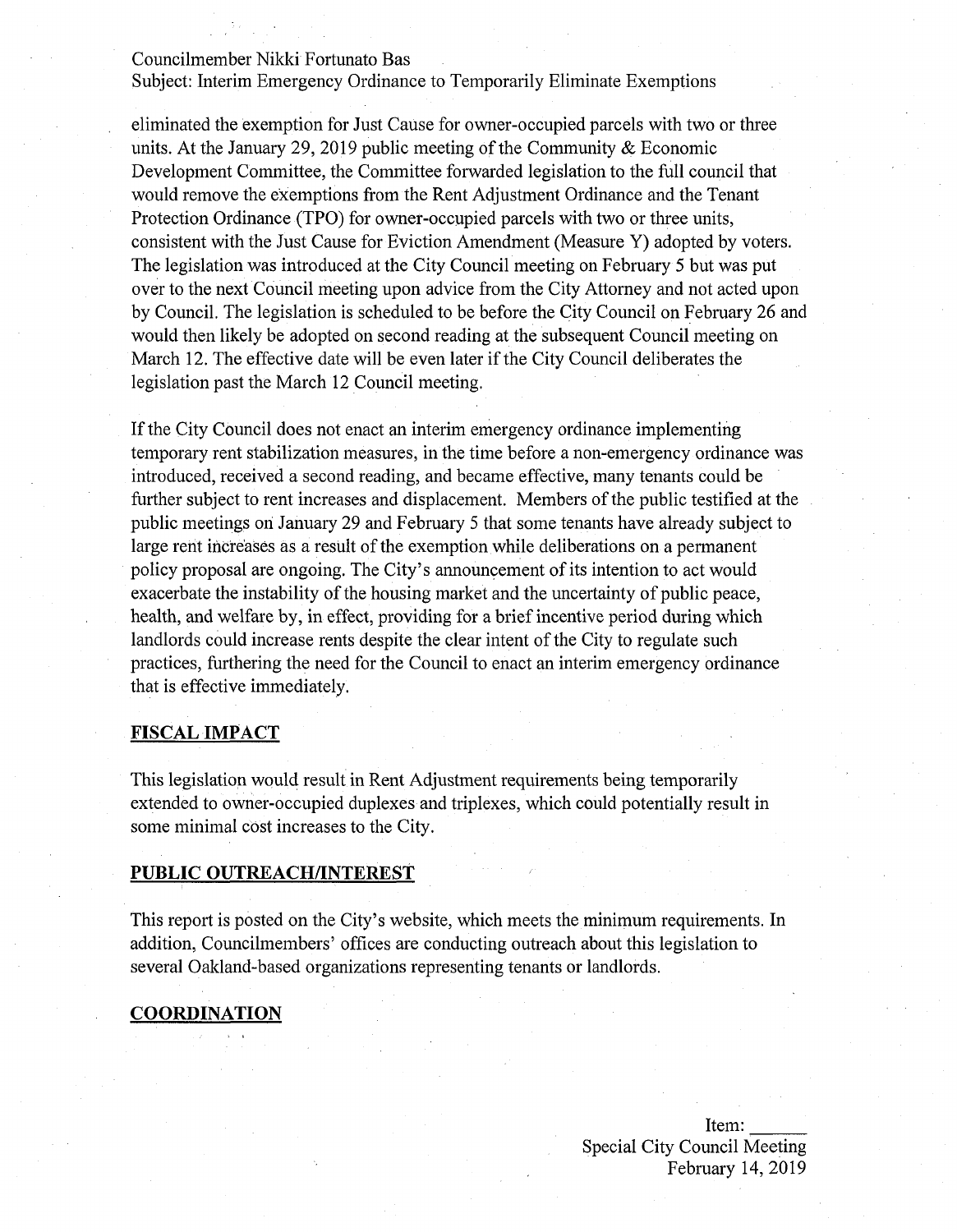Councilmember Nikki Fortunato Bas

Subject: Interim Emergency Ordinance to Temporarily Eliminate Exemptions

This report and legislation were coordinated with the City Attorney's office and the Department of Housing and Community Development.

#### **SUSTAINABLE OPPORTUNITIES**

**Economic:** The interim ordinance is intended to protect the economic vitality of Oakland by discouraging real estate speculation that seeks to capitalize on higher rents that are commanded in new construction by displacing tenants and owners in older housing nits and providing interim protections for tenants who reside in two-and three-unit buildings and not subjecting them to displacement.

**Environmental:** While there is no immediate environmental impact to the interim or permanent housing reforms that are under consideration, displacement of the lowest income residents of Oakland has often resulted in an increased number of residents living outdoors, exacerbating environmental and public health concerns related to improper sanitation practices. The ordinance is intended to promote neighborhood stability by reducing the likelihood of unscrupulous displacement of vulnerable tenants in residential rental properties.

**Social Equity**: The ordinance is intended to promote social equity by providing interim protections to Oakland renters who are, on the whole, less economically secure than Oakland homeowners. A large number of Oakland renters are persons of color, single women with children, and lower income who face discrimination in the housing market when seeking to secure units for rent or purchase and have been among those most vulnerable to real estate speculators who seek to subvert Oakland's tenant protections law. The Council also recognizes the vulnerability and pressure placed on low and moderate income homeowners of duplex and triplexes, many of whom are also people of color, single parents and senior citizens who are vulnerable to both escalating costs and real estate speculators who may entice them to sell their properties with large cash offers. This moratorium seeks to stabilize the housing market as the Council considers appropriate reforms to discourage speculation and other practices that displace low and moderate income tenants and renters from our neighborhoods.

#### **ACTION REQUESTED BY THE CITY COUNCIL**

Councilmembers Bas and McElhaney recommend the City Council:

Adopt an interim emergency ordinance to temporarily eliminate the exemptions from the Rent Adjustment Ordinance (O.M.C. 8.22.030) for owner-occupied parcels with two or three units, consistent with the Just Cause for Eviction Amendment (Measure Y) recently adopted by voters.

> Item: Special City Council Meeting February 14, 2019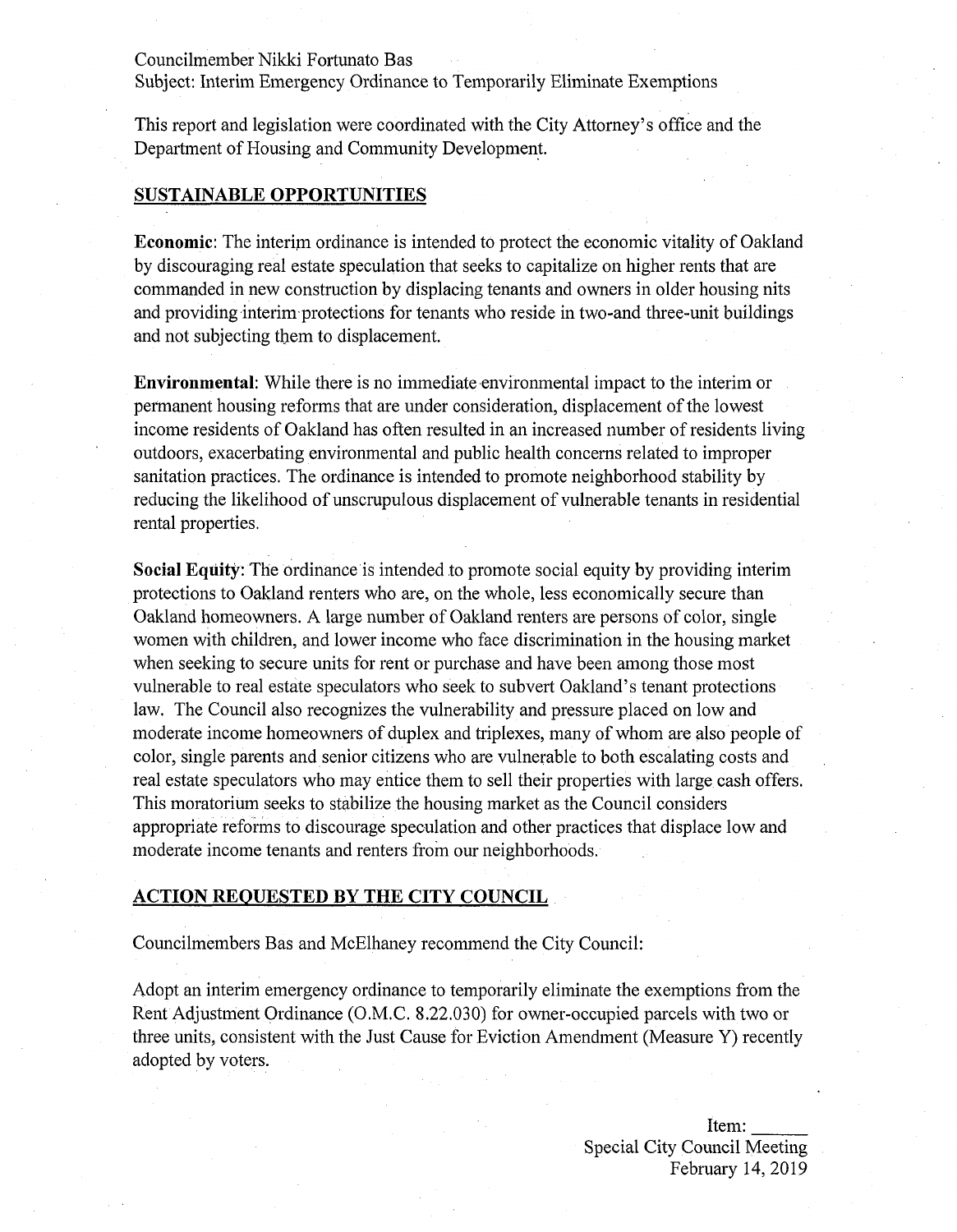Councilmember Nikki Fortunato Bas

Subject: Interim Emergency Ordinance to Temporarily Eliminate Exemptions

For questions regarding this report, please contact Miya Saika Chen, Chief of Staff, Office of Councilmember Nikki Fortunato Bas, at 510-238-7246.

Respectfully Submitted,

 $7 + B$ ar

Nikki Fortunato Bas Councilmember, District 2

**n**

Lynette Gibson McElhaney-Councilmember, District 3

Prepared by: Miya Saika Chen, Chief of Staff Office of Councilmember Nikki Fortunato Bas

> Item:  $\frac{1}{\sqrt{1-\frac{1}{2}}}$ Special City Council Meeting February 14, 2019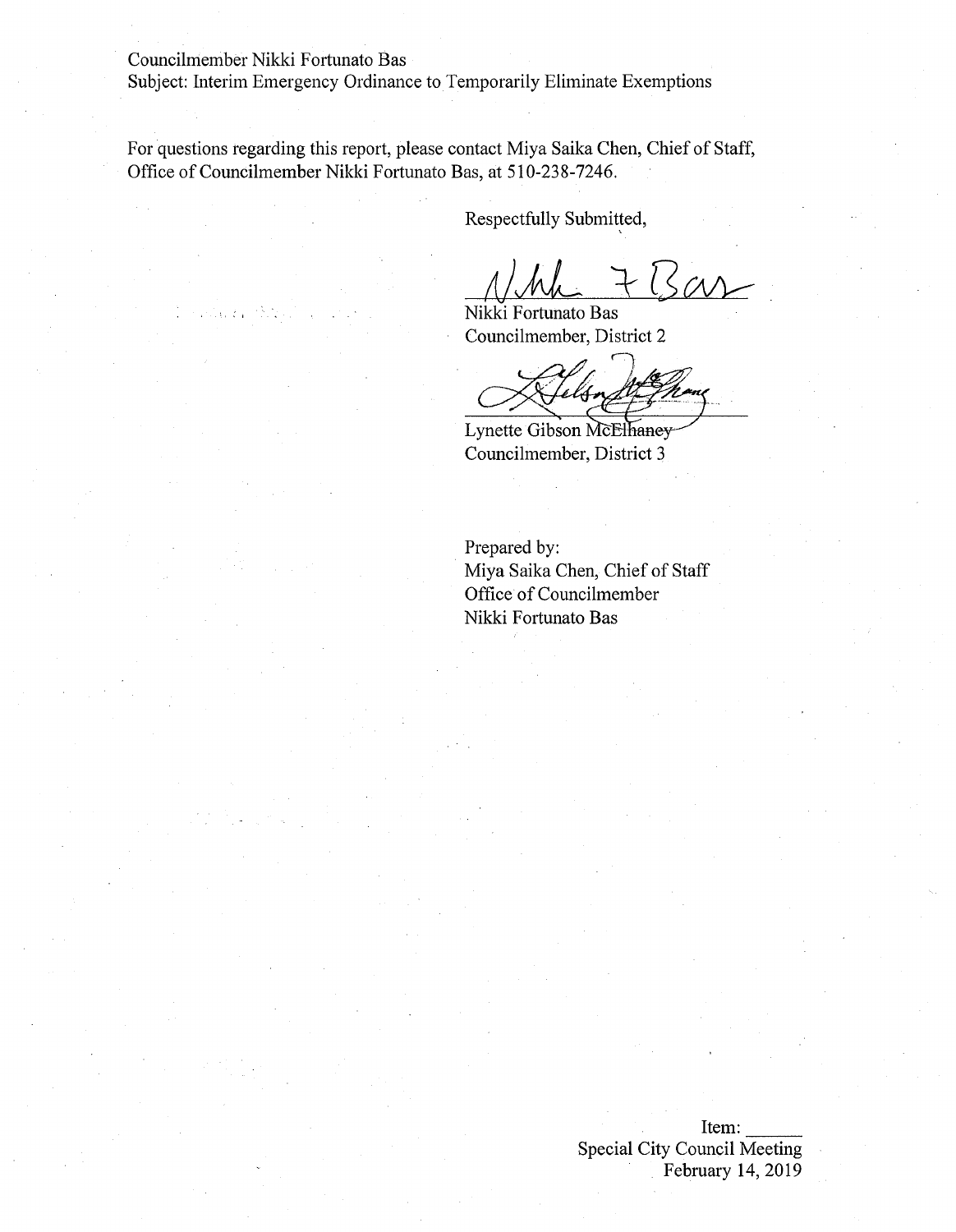APPROVED AS TO FORM AND LEGALLTY

INTRODUCED BY COUN**OUV5W§<sup>®</sup>** FORTUNATO BAS AND MCELHANEY **EXAMPLE AND** CITY ATTORNEY'S OFFICE

**i**

OFFICE OF THE CITY CLERK

OAKLAND

# **OAKLAND CITY COUNCIL**

## **ORDINANCE NO. C.M.S.**

**6** Affirmative Votes Required

**INTERIM EMERGENCY ORDINANCE TO: 1) TEMPORARILY ELIMINATE THE EXEMPTIONS FROM RENT CONTROL FOR OWNER-OCCUPIED DUPLEXES AND TRIPLEXES: 2) PLACE A MORATORIUM ON RENT INCREASES ABOVE THE ANNUAL CPI ADJUSTMENT FOR OWNER-OCCUPIED DUPLEXES AND TRIPLEXES; 3) AFFIRM THE CITY'S PROHIBITION ON ILLEGAL EVICTIONS; AND 4) AFFIRM THE CITY'S DUTY TO PUBLICIZE CITY POLICIES ESTABLISHING TENANT RIGHTS**

**WHEREAS,** the City of Oakland is experiencing a severe housing affordability crisis that requires immediate emergency action by the City government; and

**WHEREAS,** the housing affordability crisis threatens the public health and welfare of our citizenry; and

**WHEREAS,** 60 percent of Oakland residents are renters, who would not be able to locate affordable housing within the city if displaced by rent increases (U.S. Census Bureau, ACS 2017 Table S1101); and

**WHEREAS,** in Jahuary 2019 the median rental price for a one-bedroom unit in Oakland was \$2,370 per month, a 12.9 percent increase over January 2018, and the median rental price for a two-bedroom unit in January 2019 was \$2,860, a 15.8 percent increase over January 2019 (Zumper National Rent Report: February 2019); and

**WHEREAS,** Oakland's rental housing costs are the sixth highest in the nation, behind San Francisco, New York, San Jose, Boston, and Los Angeles (Zumper National Rent Report: February 2019); and

**WHEREAS,** in July 2018, the City Council placed on the ballot Measure Y, proposing to remove from the Just Cause for Eviction Ordinance exemption for owner-occupied two to three unit properties; and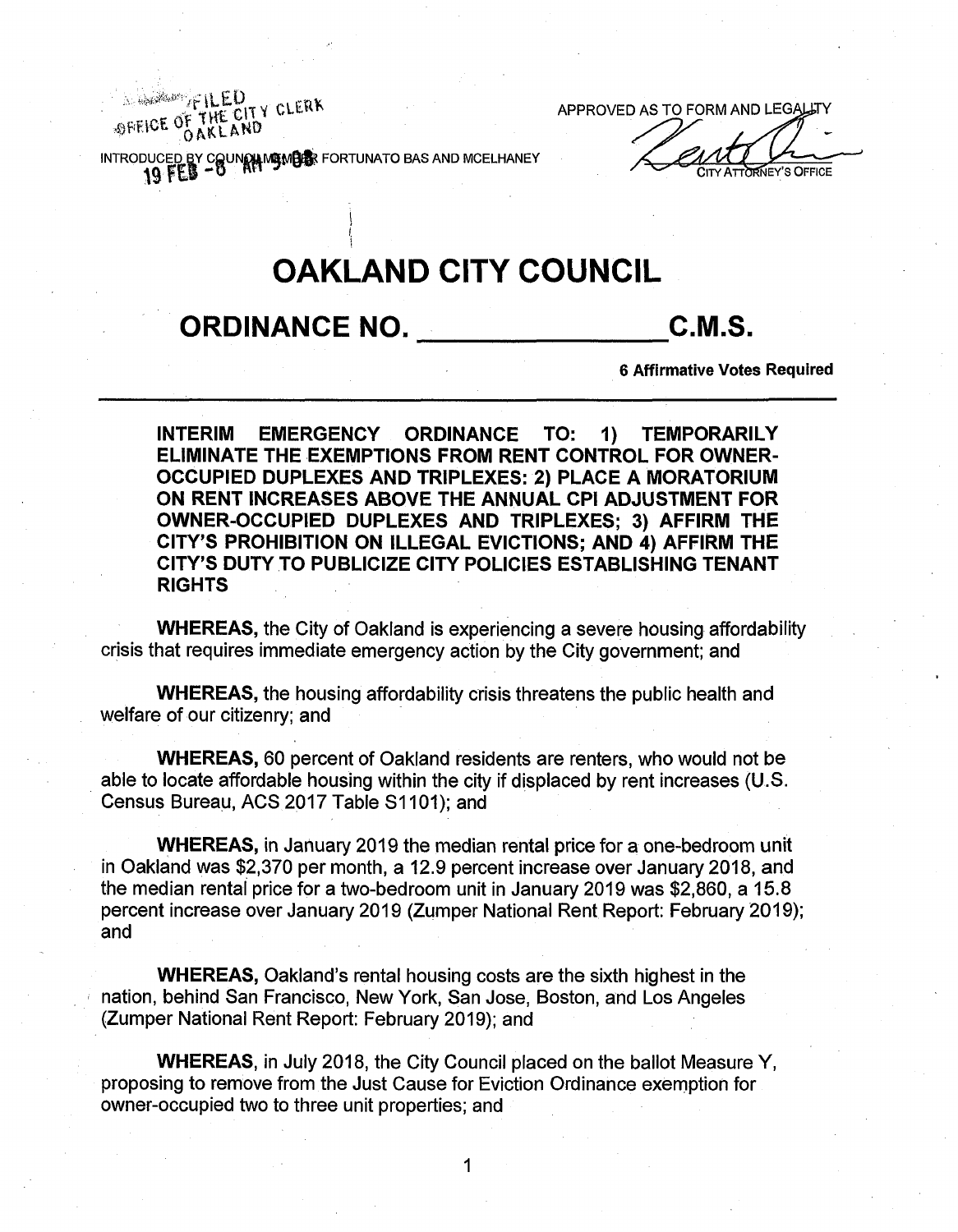WHEREAS, only the voters may modify the exemptions from the Just Cause for Eviction Ordinance, but the City Council has the authority to modify exemptions from the rent stabilization ordinance; and

WHEREAS, in staff reports proposing the ballot measure, Councilmembers Kalb and Gallo announced their intention to introduce an ordinance to eliminate the rent control exemption on these properties upon passage of Measure Y; and

WHEREAS, on November 6, 2018, Oakland voters passed Measure Y; and

WHEREAS, the City's current rent stabilization ordinance (O.M.C. Chapter 8.22) currently exempts from its provisions owner-occupied two to three unit properties after the owner lived in the unit for more than two years; and

WHEREAS, the City Council is currently considering a policy proposal to eliminate the exemptions from rent control for owner-occupied two- and three-unit properties; and

WHEREAS, members of the public testified at public meetings that tenants may face large rent increases as a result of the exemption while deliberations on a permanent policy proposals are ongoing; and

WHEREAS, members of the public testified at public meetings that removal of the exemption will create financial pressures that compel owners to remove units from the rental market which would increase displacement and further constrain access to affordable rental stock; and

WHEREAS, a temporary emergency ordinance would mitigate the harms caused by speculators subverting Oakland's tenant protection laws while the City Council deliberates permanent reforms; and

WHEREAS, pursuant to City Charter Section 213, the City Council may introduce and adopt an emergency ordinance at the same City Council meeting by an affirmative six votes of the council; and

WHEREAS, pursuant to City Charter Section 213, the City Council must state the reasons constituting the necessity of an emergency ordinance in order to preserve the public peace, health or safety of the City in an emergency; and

WHEREAS, if the Council does not enact an emergency ordinance implementing the above measures, the City's announcement of its intention to act would exacerbate the instability of the housing market and the uncertainty of public peace, health, and welfare by, in effect, providing for a brief incentive period during which landlords could increase rents despite the clear intent of the City to regulate such practices; and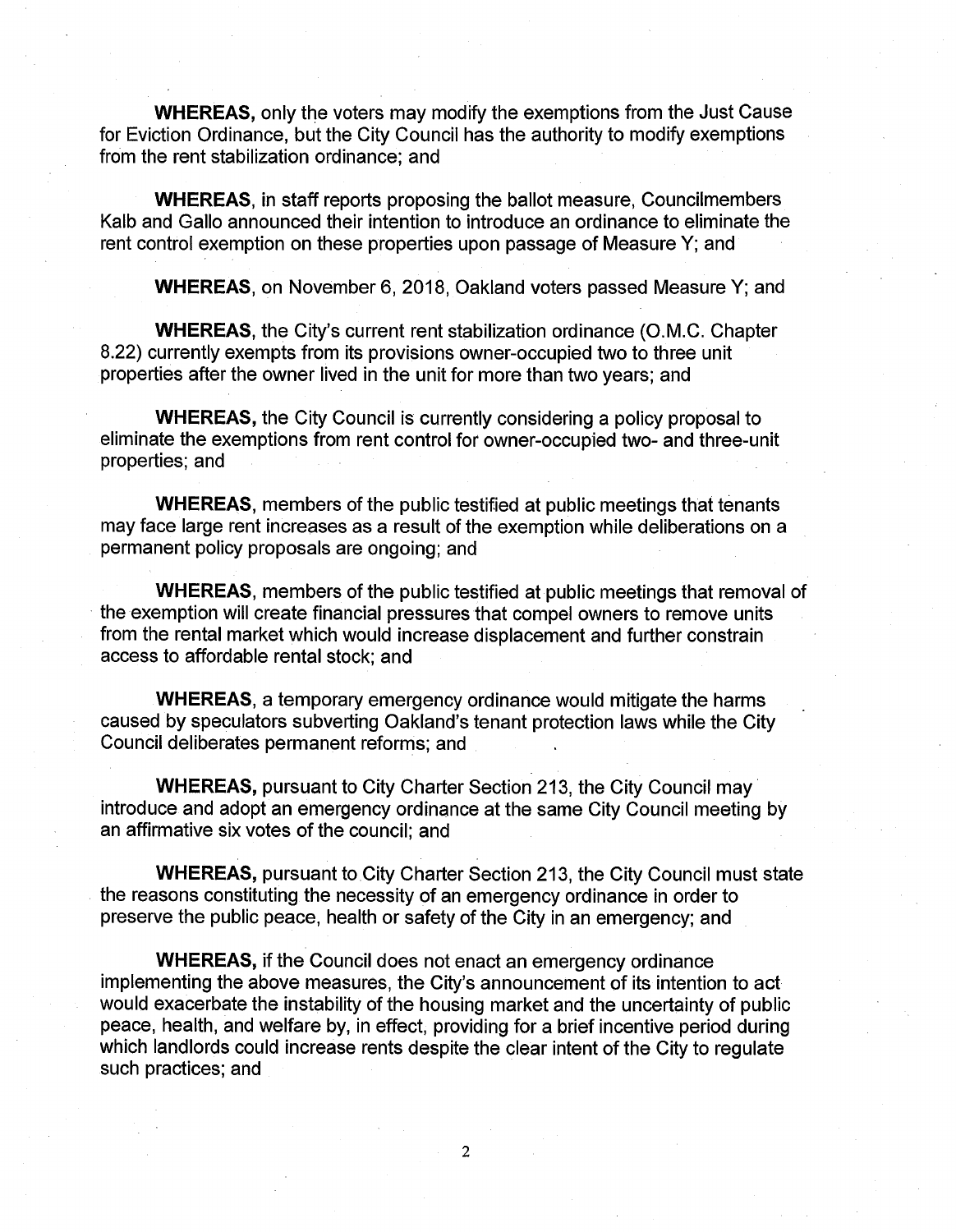### NOW, THEREFORE, THE CITY COUNCIL OF THE CITY OF OAKLAND DOES ORDAIN AS FOLLOWS:

**SECTION 1. Emergency Finding.** The City Council finds the foregoing recitals to be true and correct and hereby incorporates such findings into this ordinance. The City Council further finds that there is a necessity to pass an emergency ordinance by the powers given to the City Council under Section 213 of the City Charter due to rapidly escalating rents that, through the displacement of low and moderate income residents directly, threaten the welfare and public health of the City.

**SECTION 2. Duration of Emergency.** This emergency ordinance shall remain in effect for one hundred eighty (180) days from the date of its adoption or until an ordinance permanently eliminating the exemption for owner-occupied duplexes or triplexes becomes effective, whichever is earlier.

**SECTION 3. Discontinuance of Rent Exemption for Owner-Occupied Duplex and Triplex Properties.** The exemption from the Rent Adjustment Ordinance for owner-occupied properties of two- to three-units (Oakland Municipal Code section 8.22.030A.8) is discontinued. As of the effective date of this ordinance, the initial base rent for all newly covered units shall be the rent that was in effect for the rental unit on November 6, 2018. If no rent was in effect for the newly covered unit on November 6, 2018, the initial base rent shall be the first rent in effect after that date.

**SECTION 4. Rent Increase Moratorium; Petition for Relief.** From the effective date of this ordinance, no owner or manager of a newly covered unit may serve or give notice of a rent increase that exceeds the CPI Rent Adjustment, as defined in Section 8.22.020 of the Residential Rent Adjustment Ordinance, for the twelve (12) months preceding the increase. Any owner or manager of a newly covered unit who claims that the allowable rent under the moratorium is insufficient to provide a fair return based on maintaining the property's net operating income may file a petition with the Rent Program requesting relief from the moratorium by way of a rent increase in excess of the CPI Rent Adjustment necessary to provide a fair return.

**SECTION 5. City Policy on Illegal Evictions.** It remains the policy of the City of Oakland that no housing provider shall take action to terminate any tenancy in any unit covered by the Just Cause Ordinance (O.M.C. 8.22.300, et seq.) including, but not limited to, making a demand for possession of a rental unit, threatening to terminate a tenancy, serving any notice to quit or other eviction notice, or bringing any action to recover possession of a rental unit except for such "just cause" evictions as provided for in the city's current Just Cause for Eviction Ordinance as enacted by Measure EE and codified in Chapter 8.22 of the Oakland Municipal Code.

**SECTION 6. Duty to Publicize.** The City Administrator shall assist with publicizing and educating the public about tenant rights and landlord responsibilities established by City's Just Cause for Eviction Ordinance and Residential Rent Adjustment Program, and to refer to existing providers of access to legal assistance and rental assistance for tenants facing evictions.

**3**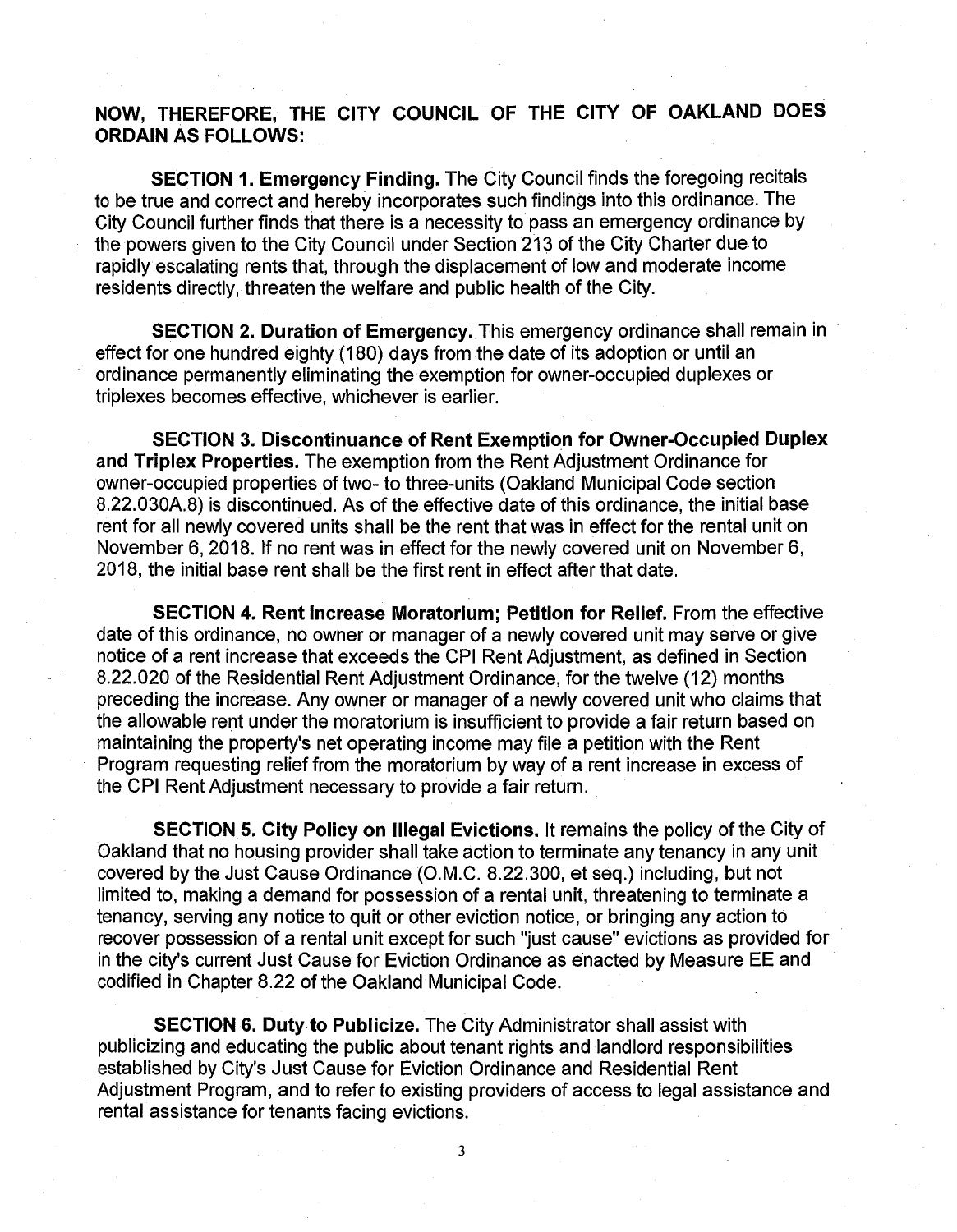**SECTION 7. Environmental Review.** This ordinance is exempt from the California Environmental Quality Act under CEQA Guidelines Section 15061 (b)(3), because it can be seen with certainty that there is no possibility that the ordinance may have a significant effect on the environment, in that this ordinance applies the City's rent stabilization measures to existing residential units in the City, which is solely an administrative process resulting in no physical changes to the environment. Accordingly, this ordinance contains no provisions modifying the physical design, development, or construction of residences or nonresidential structures.

**SECTION 8. Severability.** If any section, subsection, sentence, clause or phrase of this Ordinance is for any reason held to be invalid or unconstitutional by decision of any court of competent jurisdiction, such decision shall not affect the validity of the remaining portions of the Chapter. The City Council hereby declares that it would have passed this Ordinance and each section, subsection, clause or phrase thereof irrespective of the fact that one or more other sections, subsections, clauses or phrases may be declared invalid or unconstitutional.

**SECTION 9. Effective Date.** This ordinance shall become effective immediately if it receives six or more affirmative votes.

IN COUNCIL, OAKLAND, CALIFORNIA,

PASSED BY THE FOLLOWING VOTE:

AYES - FORTUNATO BAS, GALLO, GIBSON MCELHANEY, KALB, REID, TAYLOR, THAO AND PRESIDENT KAPLAN

NOES-

ABSENT-

ABSTENTION -

ATTEST:

LATONDA SIMMONS City Clerk and Clerk of the Council of the City of Oakland, California

Date of Attestation:

2670906v1